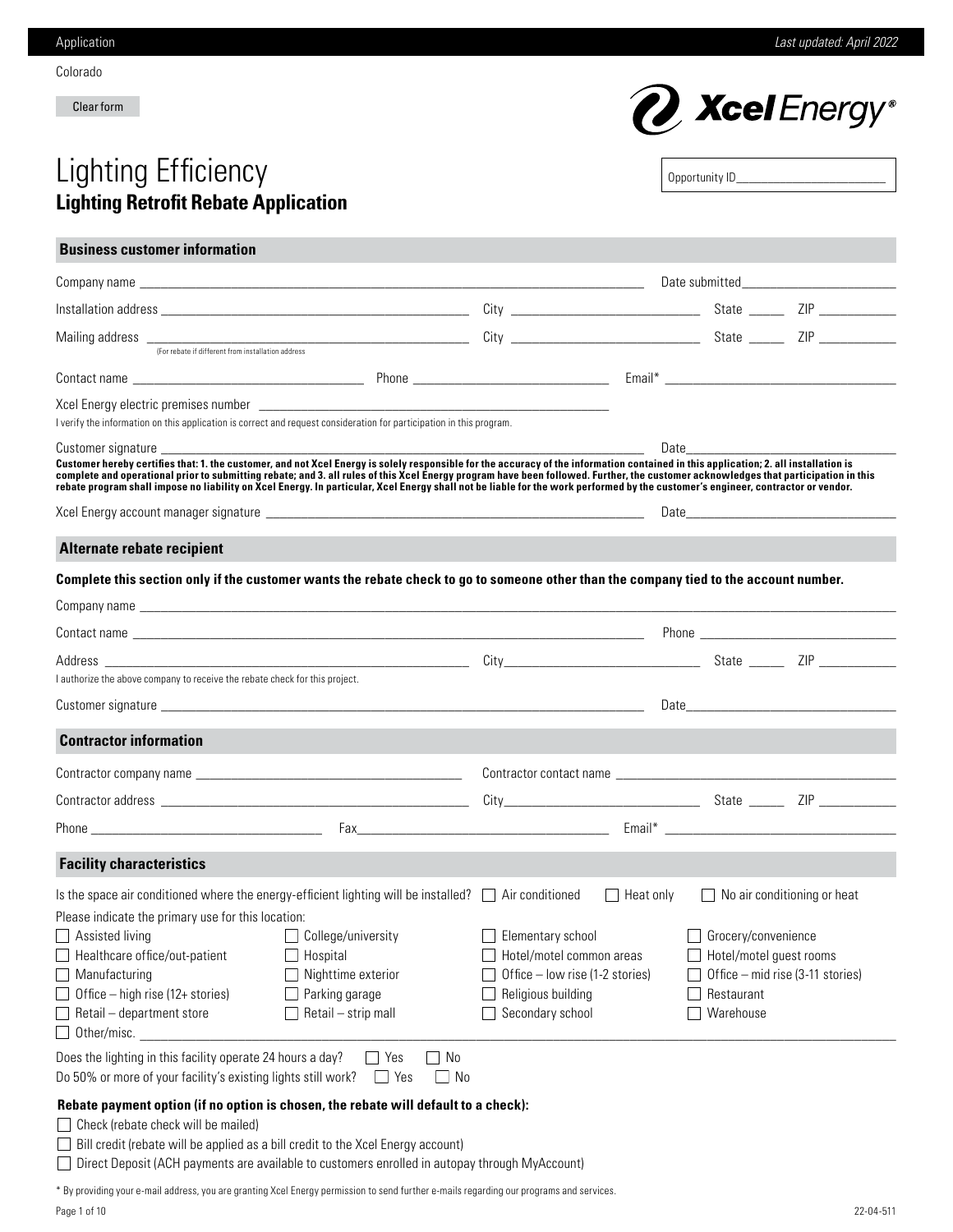# **LED rebate worksheet**

## **Interior installations**

Prescriptive rebates are available for the interior and specified exterior equipment listed below. Rebates are based on total fixture wattage. If the fixture is within + or – 10% of the rebate wattage category, the fixture can qualify for a prescriptive rebate. If not, then it could be eligible for a custom rebate. If the project does not fit one of the descriptions below, it may still qualify for rebates. **Xcel Energy offers a tiered rebate level for products that are either DesignLights Consortium (DLC) Qualified Product Lists (QPL) or ENERGY STAR®-qualified and products that are comparable but not DLC or ENERGY STAR listed. Xcel Energy has added prescriptive rebates for LED lighting ixtures and lamps that are not DLC or ENERGY STAR qualified. The rebate amounts for these products will be equal to 75% of the rebate amount that we offer or comparable LED products that are DLC- or ENERGY STAR qualified.\*** Refer to the LED Rebate Guide to see which DLC eligible products are within each category. Please ontact an Xcel Energy account manager or call our Business Solutions Center at 855-839-8862 for custom lighting project review prior to beginning the project.

| <b>New Equipment</b>                                                                                                                                                                                                                                                                                                                                                                   | <b>Existing Equipment Specifications</b> | <b>Non-ENERGY STAR*</b><br>rebate/unit | <b>ENERGY STAR</b><br>rebate/unit | $Qty =$ | <b>Rebate</b> |
|----------------------------------------------------------------------------------------------------------------------------------------------------------------------------------------------------------------------------------------------------------------------------------------------------------------------------------------------------------------------------------------|------------------------------------------|----------------------------------------|-----------------------------------|---------|---------------|
| <b>LED downlight fixtures</b><br>Rebates are based on new full fixture replacements with commercial LED hardwired and downlight luminaries. Non-ENERGY STAR products must meet ENERGY STAR product<br>eligibility category definition, certified "Downlight" (recessed, surface mount or pendant), to qualify for the prescriptive rebate. Rebates are based on total fixture wattage. |                                          |                                        |                                   |         |               |
| 8W-25W                                                                                                                                                                                                                                                                                                                                                                                 |                                          | \$26.25/fixture                        | \$35/fixture                      |         |               |
| 26W-50W                                                                                                                                                                                                                                                                                                                                                                                | Incandescent and HID systems             | \$37.50/fixture                        | \$50/fixture                      |         |               |
| 8W-25W                                                                                                                                                                                                                                                                                                                                                                                 |                                          | \$18.75/fixture                        | \$25/fixture                      |         |               |
| 26W-50W                                                                                                                                                                                                                                                                                                                                                                                | Compact fluorescent systems              | \$26.25/fixture                        | \$35/fixture                      |         |               |

| <b>New Equipment</b>                                                                                                                                                                                    | <b>Existing Equipment Specifications</b> | Non-DLC*<br>rebate/unit | DLC<br>rebate/unit | $Qty =$ | <b>Rebate</b> |
|---------------------------------------------------------------------------------------------------------------------------------------------------------------------------------------------------------|------------------------------------------|-------------------------|--------------------|---------|---------------|
| <b>LED and LEC exit signs</b><br>Rebates are based on replacement of incandescent exit signs to LED or LEC exit signs. LED exit signs do not need to follow the DLC requirement (until further notice). |                                          |                         |                    |         |               |
| LED and LEC exit signs                                                                                                                                                                                  | Incandescent exit signs                  | \$25/fixture            |                    |         |               |

## **LED high/low bay fixtures and retrofit kits**

Rebates are based on replacement of HID and fluorescent high/low/aisle bay fixtures with new LED high/low-aisle bay fixtures and retrofit kits. Non-DLC products must meet the DLC product eligibility category definition, "High-Bay Luminaires/High-Bay Aisle Luminaires/Low-Bay Luminaires for Commercial and Industrial Buildings, Retrofit **Kits High-Bay Luminaires/High-Bay Aisle Luminaires/Low-Bay Luminaires for Commercial and Industrial Buildings**, to qualify for the prescriptive rebate. Rebates are based on total new fixture wattage. If wattage is in question, please reference the DLC listed wattage. Linear ambient (or "strip") fixtures are not eligible in this category. High bay luminaires must include a permanent LED array of diodes. Fixtures with pin-based tubes are not eligible for this rebate.

|                                               |           |                                  | For invoices dated on or after April 1, 2021 |               |  |
|-----------------------------------------------|-----------|----------------------------------|----------------------------------------------|---------------|--|
|                                               | 75W-94W   |                                  | \$37.50/fixture                              | \$50/fixture  |  |
|                                               | 95W-189W  |                                  | \$67.50/fixture                              | \$90/fixture  |  |
| LED high/low bay fixtures                     | 190W-290W |                                  | \$75/fixture                                 | \$100/fixture |  |
|                                               | 291W-464W |                                  | \$150/fixture                                | \$200/fixture |  |
|                                               | 465W-625W | HID*** fixtures                  | \$187.50/fixture                             | \$250/fixture |  |
| Retrofit kit for<br>LED high/low bay fixtures | 75W-94W   |                                  | \$22.50/fixture                              | \$30/fixture  |  |
|                                               | 95W-189W  |                                  | \$22.50/fixture                              | \$30/fixture  |  |
|                                               | 190W-290W |                                  | \$30/fixture                                 | \$40/fixture  |  |
|                                               | 291W-464W |                                  | \$37.50/fixture                              | \$50/fixture  |  |
|                                               | 465W-625W |                                  | \$78.75/fixture                              | \$105/fixture |  |
|                                               |           |                                  | For invoices dated on or after April 1, 2021 |               |  |
|                                               | 75W-94W   |                                  | \$37.50/fixture                              | \$50/fixture  |  |
| LED high/low bay fixtures                     | 95W-189W  |                                  | \$67.50/fixture                              | \$90/fixture  |  |
|                                               | 190W-290W |                                  | \$75/fixture                                 | \$100/fixture |  |
| Retrofit kit for<br>LED high/low bay fixtures | 75W-94W   | Fluorescent T12, T8, T5 fixtures | \$22.50/fixture                              | \$30/fixture  |  |
|                                               | 95W-189W  |                                  | \$22.50/fixture                              | \$30/fixture  |  |
|                                               | 190W-290W |                                  | \$30/fixture                                 | \$40/fixture  |  |

\*\*\*HID equipment includes the following technologies: mercury vapor, high-pressure sodium, metal halide, or pulse-start metal halide.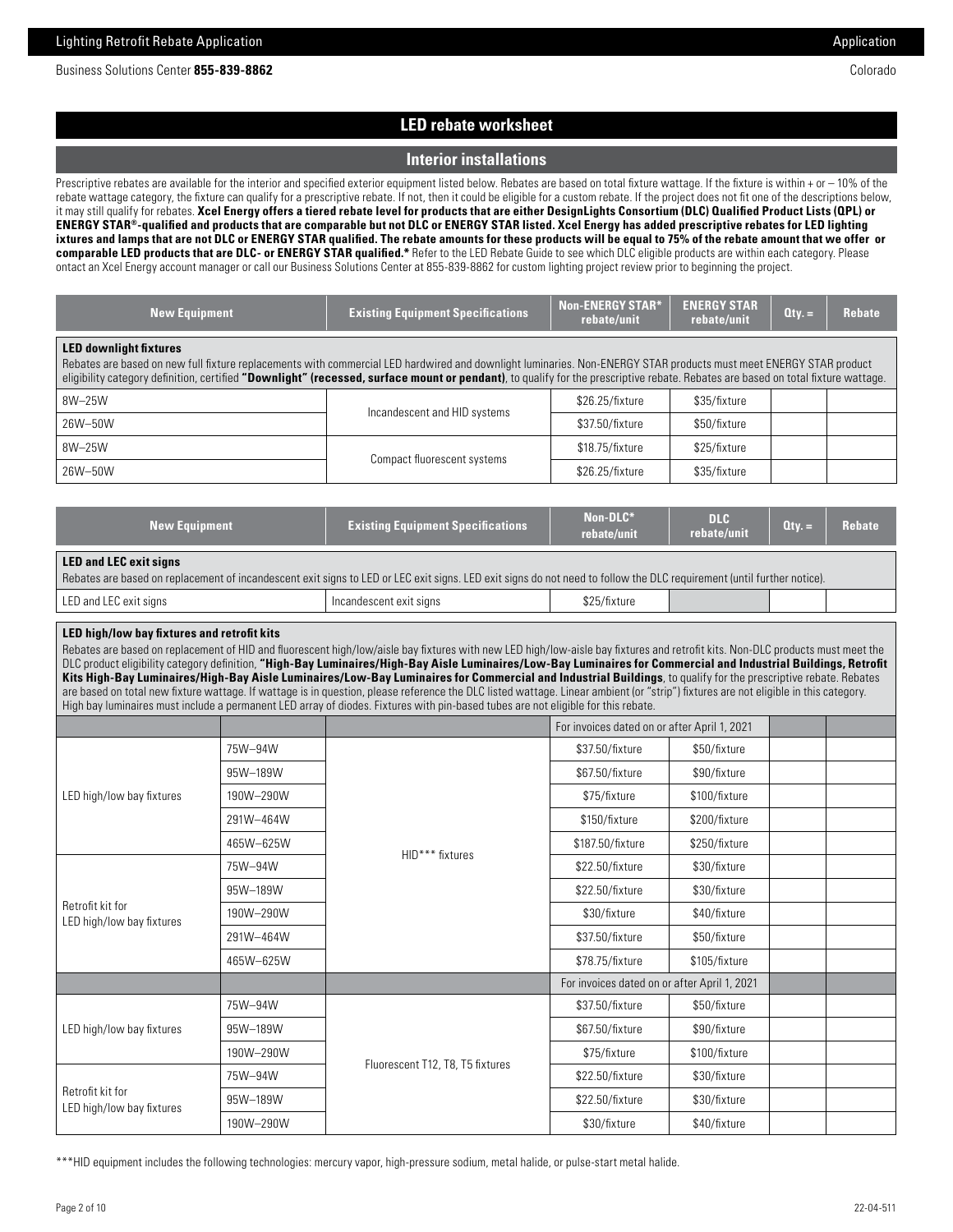| Business Solutions Center <b>855-839-8862</b> | Colorado |
|-----------------------------------------------|----------|
|                                               |          |

| <b>Interior installations (continued)</b>                                                                                                                                                                                                                                                                                                                                                                                                                                                                                                                                                                                                                           |          |                                                                                                                                                                                                                                                                                                                                                                                                                                                                                                                    |                         |                           |         |               |
|---------------------------------------------------------------------------------------------------------------------------------------------------------------------------------------------------------------------------------------------------------------------------------------------------------------------------------------------------------------------------------------------------------------------------------------------------------------------------------------------------------------------------------------------------------------------------------------------------------------------------------------------------------------------|----------|--------------------------------------------------------------------------------------------------------------------------------------------------------------------------------------------------------------------------------------------------------------------------------------------------------------------------------------------------------------------------------------------------------------------------------------------------------------------------------------------------------------------|-------------------------|---------------------------|---------|---------------|
| <b>New Equipment</b>                                                                                                                                                                                                                                                                                                                                                                                                                                                                                                                                                                                                                                                |          | <b>Existing Equipment Specifications</b>                                                                                                                                                                                                                                                                                                                                                                                                                                                                           | Non-DLC*<br>rebate/unit | <b>DLC</b><br>rebate/unit | $Qty =$ | <b>Rebate</b> |
| <b>LED linear ambient fixtures and retrofit kit</b>                                                                                                                                                                                                                                                                                                                                                                                                                                                                                                                                                                                                                 |          | Rebates are based on replacement of T8, T12 and T5 fluorescent ambient fixtures with new LED direct Linear Ambient fixtures and retrofit kits. Non-DLC products must meet the<br>DLC product eligibility category definitions, Direct Linear Ambient fixtures and Retrofit Kits for Direct Linear Ambient Luminaires, to qualify for the prescriptive rebate.<br>Rebates are based on total fixture wattage. Rebates for direct linear ambient kits are available for invoices dated on or after November 4, 2021. |                         |                           |         |               |
| LED direct linear ambient                                                                                                                                                                                                                                                                                                                                                                                                                                                                                                                                                                                                                                           | 10W-35W  |                                                                                                                                                                                                                                                                                                                                                                                                                                                                                                                    | \$11.25/fixture         | \$15/fixture              |         |               |
| fixtures & retrofit kit for LED<br>direct linear ambient fixtures                                                                                                                                                                                                                                                                                                                                                                                                                                                                                                                                                                                                   | 36W-60W  | T8. T12 and T5 linear ambient fixture                                                                                                                                                                                                                                                                                                                                                                                                                                                                              | \$11.25/fixture         | \$15/fixture              |         |               |
|                                                                                                                                                                                                                                                                                                                                                                                                                                                                                                                                                                                                                                                                     | 61W-100W |                                                                                                                                                                                                                                                                                                                                                                                                                                                                                                                    | \$18.75/fixture         | \$25/fixture              |         |               |
| Non-DLC products must meet the DLC product eligibility category definition "Vertical Refrigerated Case Luminaires." Category covers only complete luminaires, with all<br>ecessary components. Rebates are per door, not per lamp. Linear LED tube lights do not qualify for this rebate.<br>Fluorescent T8 and T12 systems<br>\$33.75/fixture<br>\$45/fixture<br>LED 5- and 6-foot doors  Cooler case<br>Freezer case                                                                                                                                                                                                                                              |          |                                                                                                                                                                                                                                                                                                                                                                                                                                                                                                                    |                         |                           |         |               |
| <b>LED troffer fixtures and retrofit kit</b><br>Rebates are based on replacement of fluorescent T12, T8 or T5 fixtures with new LED troffer fixtures or retrofit kits. Non-DLC products must meet the DLC product eligibility<br>category definitions, "1x4, 2x2, and 2x4 Luminaires for Ambient Lighting of Interior Commercial Spaces" and "integrated-style retrofit kits for 1x4, 2x2, and 2x4"<br>and "linear-style retrofit kits for 2x2, 1x4, and 2x4 luminaires for ambient lighting of interior commercial spaces". Linear ambient (or "strip") fixtures are not eligible<br>in this category and should be submitted through the Linear Ambient category. |          |                                                                                                                                                                                                                                                                                                                                                                                                                                                                                                                    |                         |                           |         |               |
| LED troffer fixtures & retrofit kit<br>for LED troffer fixtures                                                                                                                                                                                                                                                                                                                                                                                                                                                                                                                                                                                                     | 10W-100W | Fluorescent T8, T12, and T5 troffer fixtures                                                                                                                                                                                                                                                                                                                                                                                                                                                                       | \$22.50/fixture         | \$30/fixture              |         |               |
| <b>Stairwell fixtures</b><br>Rebates are based on replacement of a T12, T8, T5, HID, or CFL with a 20W-60W LED stairwell fixture. Stairwell fixtures do not need to have an integrated occupancy or<br>step dimming driver to be eligible for the prescriptive stairwell rebate, instead customers can receive separate rebates for the controls portion of the fixture through the new<br>standalone controls rebates. Non-DLC products must meet the DLC product eligibility category definition, "stairwell/passageway luminaires".                                                                                                                              |          |                                                                                                                                                                                                                                                                                                                                                                                                                                                                                                                    |                         |                           |         |               |
| LED stairwell fixture                                                                                                                                                                                                                                                                                                                                                                                                                                                                                                                                                                                                                                               | 20W-60W  | Fluorescent T12, T8, T5, HID, or CFL                                                                                                                                                                                                                                                                                                                                                                                                                                                                               | \$30/fixture            | \$40/fixture              |         |               |

\*To qualify for a rebate, LED products must either be found on or comparable to the DesignLights Consortium's (DLC) Qualified Product and/or ENERGY STAR lists. The DLC QPL is available at [designlights.org/QPL](https://www.designlights.org/search/). The DLC establishes specifications for high-efficiency, high-quality commercial lighting solutions and maintains listings of qualified products.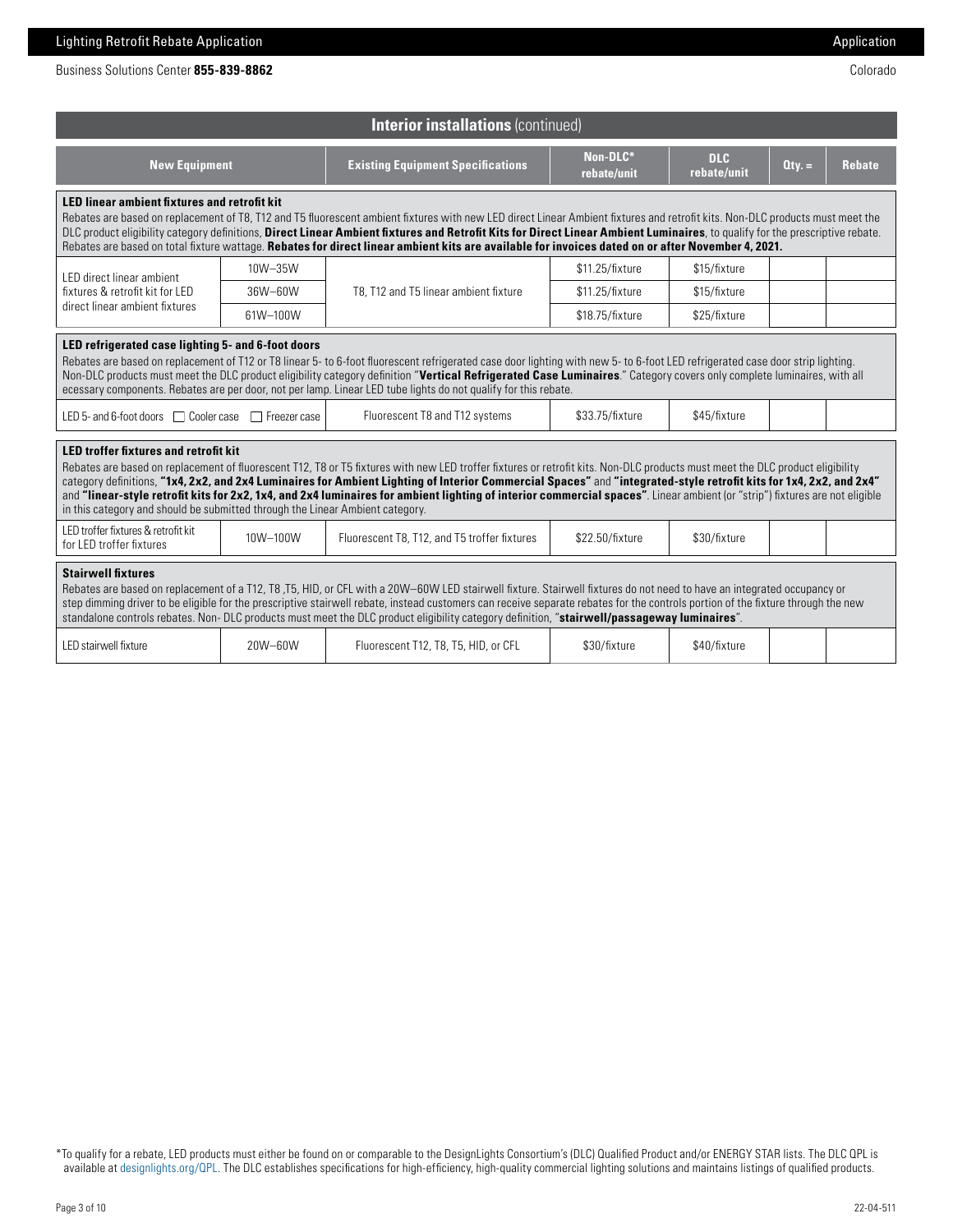Business Solutions Center **855-839-8862** Colorado

# **LED Instant Rebates**

LED linear tubes, LED moguls screw base replacement lamps and LED replacement lamps for pin-based CFL lamp rebates will be offered through the business LED instant rebate program. To continue to obtain rebates for these lamps, make sure that you are working with a participating distributor. For more information, visit [xcelenergy.com/LightingEfficiency](https://www.xcelenergy.com/programs_and_rebates/business_programs_and_rebates/equipment_rebates/lighting_efficiency) and [businessledinstantrebate.com/Locator/Distributors](https://www.businessledinstantrebate.com/Locator/Distributors) to find a list of participating distributors.

| <b>New Equipment</b>                     | <b>Existing Equipment Specifications</b>                                                                                                                                                                                                                       | Non-DLC*<br>rebate/unit | <b>DLC</b><br>rebate/unit | $Qty =$ | Rebate |
|------------------------------------------|----------------------------------------------------------------------------------------------------------------------------------------------------------------------------------------------------------------------------------------------------------------|-------------------------|---------------------------|---------|--------|
| <b>Business LED instant rebates</b>      |                                                                                                                                                                                                                                                                |                         |                           |         |        |
| A-lamp, PAR, BR, R, MR, decorative lamps |                                                                                                                                                                                                                                                                |                         |                           |         |        |
| LED retrofit kit for downlights          | Select screw-in and pin-based LED lamps, LED downlight solid state retrofit kits, LED tubes and LED mogul screw<br>base lamps are eligible for <b>instant rebates</b> at the time of purchase from participating distributors. These products                  |                         |                           |         |        |
| LED tubes                                | ill be discounted at the time of purchase and no additional rebate paperwork is required. For more information, visit<br>xcelenergy.com/LightingEfficiency, or visit businessledinstantrebate.com/Locator/Distributors to find a<br>participating distributor. |                         |                           |         |        |
| LED mogul screw base lamps               |                                                                                                                                                                                                                                                                |                         |                           |         |        |
| LED 2-pin or 4-pin lamps                 |                                                                                                                                                                                                                                                                |                         |                           |         |        |

 \*To qualify for a rebate, LED products must either be found on or comparable to the DesignLights Consortium's (DLC) Qualified Product and/or ENERGY STAR lists. The DLC QPL is available at [designlights.org/QPL.](https://www.designlights.org/search/) The DLC establishes specifications for high-efficiency, high-quality commercial lighting solutions and maintains listings of qualified products.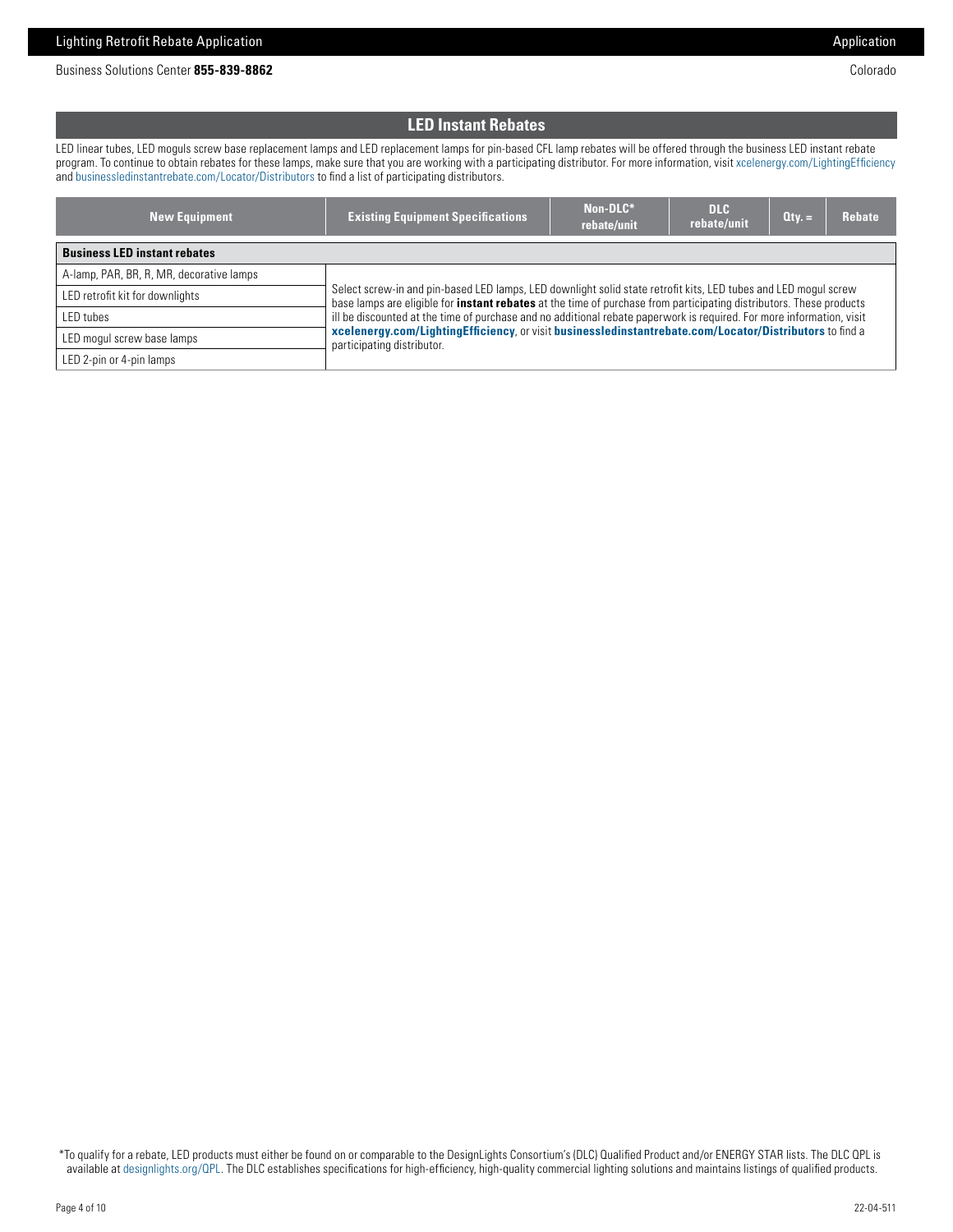| Business Solutions Center <b>855-839-8862</b> | Colorado |
|-----------------------------------------------|----------|
|                                               |          |

| <b>Exterior installations</b>                                                                                                                                                                                                                                                                                                                                                                                                                                                         |           |                                                                                                                                                                                                                                                                                                                                                                                                                                                                                                                                                                                                                                                                                              |                         |                           |          |               |  |
|---------------------------------------------------------------------------------------------------------------------------------------------------------------------------------------------------------------------------------------------------------------------------------------------------------------------------------------------------------------------------------------------------------------------------------------------------------------------------------------|-----------|----------------------------------------------------------------------------------------------------------------------------------------------------------------------------------------------------------------------------------------------------------------------------------------------------------------------------------------------------------------------------------------------------------------------------------------------------------------------------------------------------------------------------------------------------------------------------------------------------------------------------------------------------------------------------------------------|-------------------------|---------------------------|----------|---------------|--|
| <b>New Equipment</b>                                                                                                                                                                                                                                                                                                                                                                                                                                                                  |           | <b>Existing Equipment Specifications</b>                                                                                                                                                                                                                                                                                                                                                                                                                                                                                                                                                                                                                                                     | Non-DLC*<br>rebate/unit | <b>DLC</b><br>rebate/unit | $Qty. =$ | <b>Rebate</b> |  |
| <b>LED canopy fixtures</b><br>Rebates are based on replacement of HID canopy or soffit fixtures with new LED fixtures rated for exterior use. Non-DLC products must meet the DLC product<br>eligibility category definition, "Fuel Pump Canopy Luminaires". Equipment must be hard-wired and is not limited to gas stations installations. Rebates are based on total new<br>fixture wattage. Downlights do not qualify. LED fixtures must replace HID** fixtures                     |           |                                                                                                                                                                                                                                                                                                                                                                                                                                                                                                                                                                                                                                                                                              |                         |                           |          |               |  |
| 25W-60W                                                                                                                                                                                                                                                                                                                                                                                                                                                                               |           | <b>HID</b> fixtures                                                                                                                                                                                                                                                                                                                                                                                                                                                                                                                                                                                                                                                                          | \$15/fixture            | \$20/fixture              |          |               |  |
| 61W-150W                                                                                                                                                                                                                                                                                                                                                                                                                                                                              |           |                                                                                                                                                                                                                                                                                                                                                                                                                                                                                                                                                                                                                                                                                              | \$18.75/fixture         | \$25/fixture              |          |               |  |
| LED parking garage fixtures                                                                                                                                                                                                                                                                                                                                                                                                                                                           |           | Rebates are based on replacement of HID and fluorescent parking garage fixtures with new LED parking garage fixtures rated for exterior use. Non-DLC products<br>must meet the DLC product eligibility category definition, "Parking Garage Luminaires". Eligible parking garage structures need to be either underground or semi-enclosed<br>above ground. The lighting within the garage must operate 24 hours a day. LED retrofit kits are not available for prescriptive rebates, but can be considered in the Custom<br>Efficiency program. Rebates are based on total new fixture wattage. Prescriptive parking garage retrofit rebates are also available for other fixture types.*** |                         |                           |          |               |  |
| 25W-60W                                                                                                                                                                                                                                                                                                                                                                                                                                                                               |           | HID and fluorescent fixtures                                                                                                                                                                                                                                                                                                                                                                                                                                                                                                                                                                                                                                                                 | \$86.25/fixture         | \$115/fixture             |          |               |  |
| 61W-83W                                                                                                                                                                                                                                                                                                                                                                                                                                                                               |           |                                                                                                                                                                                                                                                                                                                                                                                                                                                                                                                                                                                                                                                                                              | \$93.75/fixture         | \$125/fixture             |          |               |  |
| <b>LED</b> street and area lighting fixtures<br>Customers must be on a metered rate to qualify for LED Street Lighting rebates. Rebates are based on replacement of HID fixtures with new LED fixtures rated for<br>exterior use. Non-DLC products must meet the DLC product eligibility category definition, "Outdoor Pole/Arm-Mounted Area and Roadway Luminaire" or "Bollard".<br>Rebates are based on total new fixture wattage. LED fixture must replace HID** fixture.          |           |                                                                                                                                                                                                                                                                                                                                                                                                                                                                                                                                                                                                                                                                                              |                         |                           |          |               |  |
|                                                                                                                                                                                                                                                                                                                                                                                                                                                                                       | 55W-79W   |                                                                                                                                                                                                                                                                                                                                                                                                                                                                                                                                                                                                                                                                                              | \$18.75/fixture         | \$25/fixture              |          |               |  |
| <b>Street Lighting</b>                                                                                                                                                                                                                                                                                                                                                                                                                                                                | 80W-109W  |                                                                                                                                                                                                                                                                                                                                                                                                                                                                                                                                                                                                                                                                                              | \$18.75/fixture         | \$25/fixture              |          |               |  |
|                                                                                                                                                                                                                                                                                                                                                                                                                                                                                       | 110W-139W |                                                                                                                                                                                                                                                                                                                                                                                                                                                                                                                                                                                                                                                                                              | \$30/fixture            | \$40/fixture              |          |               |  |
|                                                                                                                                                                                                                                                                                                                                                                                                                                                                                       | 140W-209W |                                                                                                                                                                                                                                                                                                                                                                                                                                                                                                                                                                                                                                                                                              | \$37.50/fixture         | \$50/fixture              |          |               |  |
|                                                                                                                                                                                                                                                                                                                                                                                                                                                                                       | 45W-65W   | <b>HID</b> fixtures                                                                                                                                                                                                                                                                                                                                                                                                                                                                                                                                                                                                                                                                          | \$26.25/fixture         | \$35/fixture              |          |               |  |
|                                                                                                                                                                                                                                                                                                                                                                                                                                                                                       | 66W-89W   |                                                                                                                                                                                                                                                                                                                                                                                                                                                                                                                                                                                                                                                                                              | \$26.25/fixture         | \$35/fixture              |          |               |  |
| Area Lighting                                                                                                                                                                                                                                                                                                                                                                                                                                                                         | 90W-119W  |                                                                                                                                                                                                                                                                                                                                                                                                                                                                                                                                                                                                                                                                                              | \$30/fixture            | \$40/fixture              |          |               |  |
|                                                                                                                                                                                                                                                                                                                                                                                                                                                                                       | 120W-140W |                                                                                                                                                                                                                                                                                                                                                                                                                                                                                                                                                                                                                                                                                              | \$37.50/fixture         | \$50/fixture              |          |               |  |
|                                                                                                                                                                                                                                                                                                                                                                                                                                                                                       | 141W-199W |                                                                                                                                                                                                                                                                                                                                                                                                                                                                                                                                                                                                                                                                                              | \$45/fixture            | \$60/fixture              |          |               |  |
|                                                                                                                                                                                                                                                                                                                                                                                                                                                                                       | 200W-550W |                                                                                                                                                                                                                                                                                                                                                                                                                                                                                                                                                                                                                                                                                              | \$67.50/fixture         | \$90/fixture              |          |               |  |
| LED wall pack fixtures - exterior and parking garage installations<br>Rebates are based on replacement of HID wall packs with new LED fixtures hardwired and rated for exterior use. Non-DLC products must meet the DLC product<br>eligibility category definition, "Outdoor Wall-Mounted Area Luminaires". Rebates are based on total new fixture wattage. LED fixture must be an HID** replacement fixture.<br>Wall packs installed in parking garages must operate 24 hours a day. |           |                                                                                                                                                                                                                                                                                                                                                                                                                                                                                                                                                                                                                                                                                              |                         |                           |          |               |  |
|                                                                                                                                                                                                                                                                                                                                                                                                                                                                                       | 10W-25W   |                                                                                                                                                                                                                                                                                                                                                                                                                                                                                                                                                                                                                                                                                              | \$11.25/fixture         | \$15/fixture              |          |               |  |
| <b>Building exterior</b>                                                                                                                                                                                                                                                                                                                                                                                                                                                              | 26W-60W   |                                                                                                                                                                                                                                                                                                                                                                                                                                                                                                                                                                                                                                                                                              | \$22.50/fixture         | \$30/fixture              |          |               |  |
|                                                                                                                                                                                                                                                                                                                                                                                                                                                                                       | 61W-150W  | <b>HID</b> fixtures                                                                                                                                                                                                                                                                                                                                                                                                                                                                                                                                                                                                                                                                          | \$37.50/fixture         | \$50/fixture              |          |               |  |
|                                                                                                                                                                                                                                                                                                                                                                                                                                                                                       | 10W-25W   |                                                                                                                                                                                                                                                                                                                                                                                                                                                                                                                                                                                                                                                                                              | \$22.50/fixture         | \$30/fixture              |          |               |  |
| Parking garage                                                                                                                                                                                                                                                                                                                                                                                                                                                                        | 26W-60W   |                                                                                                                                                                                                                                                                                                                                                                                                                                                                                                                                                                                                                                                                                              | \$45/fixture            | \$60/fixture              |          |               |  |
|                                                                                                                                                                                                                                                                                                                                                                                                                                                                                       | 61W-150W  |                                                                                                                                                                                                                                                                                                                                                                                                                                                                                                                                                                                                                                                                                              | \$56.25/fixture         | \$75/fixture              |          |               |  |

\*\*\*To qualify for a rebate, LED products must either be found on or comparable to the DesignLights Consortium's (DLC) Qualified Product and/or ENERGY STAR lists. The DLC QPL is available at [designlights.org/QPL.](https://www.designlights.org/search/) The DLC establishes specifications for high-efficiency, high-quality commercial lighting solutions and maintains listings of qualified products.

\*\*\* HID equipment includes the following technologies:mercury vapor, high-pressure sodium, metal halide, or pulse-start metal halide.

\*\*\* Xcel Energy's prescriptive rebate program will allow prescriptive parking garage retrofits to earn rebates for the following technologies, but at the rebate level the technology is associated with and meets the DLC product eligibility category definition. Please see the eligibility requirements section for more information.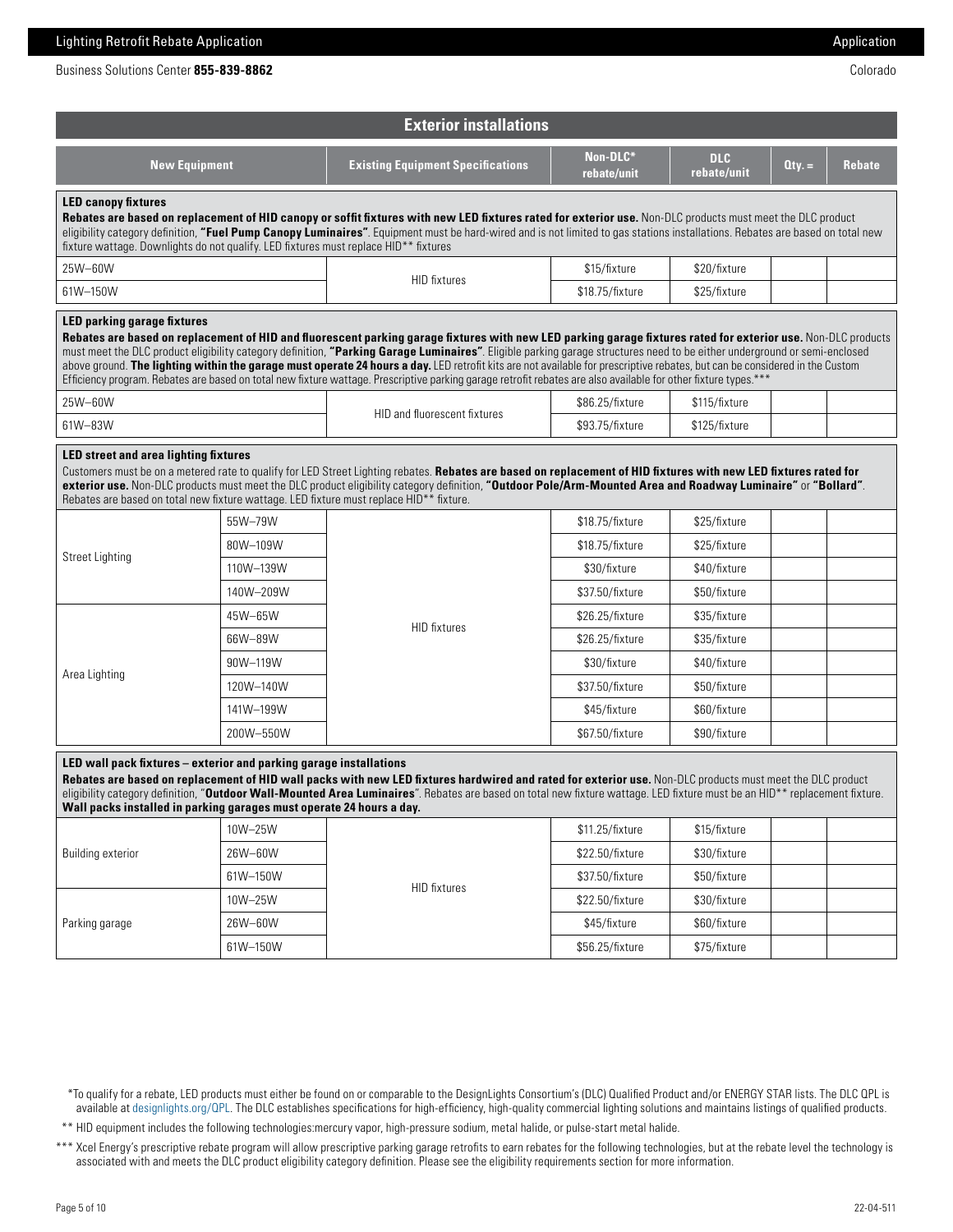Business Solutions Center 855-839-8862 Colorado

## **Standalone and networked lighting controls**

Lighting control rebates are available for LED interior retrofit and parking garage retrofit fixtures, as well as LED tubes and lamps. Control rebates are in addition to fixture rebates. Controlled fixtures must either be retrofit in conjunction with the controls installation or installed within the past 5 years. Information verifying the connected LED fixtures must be provided to verify the controlled wattage.

| <b>New Equipment</b>                                                                                                                                                                                                                                                                                                                                                                                                                                                                                                                                                                                                                                                                                                                                                                                                                                                                                                                                                                                                                                                                                                                                                                                                                          | <b>Specifications</b>                                                                                                                            | <b>Rebate/watt</b> | <b>Qty. watts</b><br>connected= | <b>Rebate</b> |  |  |  |
|-----------------------------------------------------------------------------------------------------------------------------------------------------------------------------------------------------------------------------------------------------------------------------------------------------------------------------------------------------------------------------------------------------------------------------------------------------------------------------------------------------------------------------------------------------------------------------------------------------------------------------------------------------------------------------------------------------------------------------------------------------------------------------------------------------------------------------------------------------------------------------------------------------------------------------------------------------------------------------------------------------------------------------------------------------------------------------------------------------------------------------------------------------------------------------------------------------------------------------------------------|--------------------------------------------------------------------------------------------------------------------------------------------------|--------------------|---------------------------------|---------------|--|--|--|
| <b>Standalone Lighting Controls</b><br>Rebates are based on the amount of watts controlled by the sensor. The occupancy and/or photocell controls must be permanently mounted to a wall, ceiling or integrally into the<br>fixture. To earn a standalone lighting control rebate, the fixture cannot exceed 35% of full wattage during unoccupied periods. The low mode setting should be chosen so that the<br>surface illumination levels are code compliant. Standalone controls must function independently, not as part of a Networked Lighting Control system.                                                                                                                                                                                                                                                                                                                                                                                                                                                                                                                                                                                                                                                                          |                                                                                                                                                  |                    |                                 |               |  |  |  |
| Occupancy sensor                                                                                                                                                                                                                                                                                                                                                                                                                                                                                                                                                                                                                                                                                                                                                                                                                                                                                                                                                                                                                                                                                                                                                                                                                              | Adjusts light levels according to the presence of occupants                                                                                      | \$0.05/watt        |                                 |               |  |  |  |
| Daylighting (photocell) sensor                                                                                                                                                                                                                                                                                                                                                                                                                                                                                                                                                                                                                                                                                                                                                                                                                                                                                                                                                                                                                                                                                                                                                                                                                | Adjusts light levels automatically in response to the presence<br>of natural light                                                               | \$0.10/watt        |                                 |               |  |  |  |
| Occupancy and daylighting (photocell) sensor                                                                                                                                                                                                                                                                                                                                                                                                                                                                                                                                                                                                                                                                                                                                                                                                                                                                                                                                                                                                                                                                                                                                                                                                  | Performs functions of both                                                                                                                       | \$0.15/watt        |                                 |               |  |  |  |
| Rebates are based on the amount of watts controlled by the system. Rebates are available for networked lighting control equipment that meet the following system requirements:<br>(1) Design Lights Consortium (DLC) Qualified: Control equipment must be on the DLC Qualified Product List (QPL) designlights.org/lighting-controls/download-thegpl/;<br>(2) High End Trim: Required, 80% or lower; (3) Daylighting: Must be deployed where side and top lighting is available as defined in IECC 2015, https://codes.iccsafe.org/public/<br>document/IECC2015/chapter-4-ce-commercial-energy-efficiency; (4) Occupancy sensing: Controls configured in occupancy or vacancy mode with timeout set to 20 minutes<br>or less. (5) commissioning: Project has been commissioned to comply with the above requirements 1-4. Networked lighting control systems with additional capabilities may<br>be eligible for increased rebates through the Advanced Lighting Controls Custom offering. (6) Controlled fixtures must be LED, either retrofit in conjunction with the controls<br>installation or installed within the past 5 years. Spec sheets and invoices for connected LED fixtures must be provided to verify the controlled wattage. |                                                                                                                                                  |                    |                                 |               |  |  |  |
| Networked Lighting Control (NLC)                                                                                                                                                                                                                                                                                                                                                                                                                                                                                                                                                                                                                                                                                                                                                                                                                                                                                                                                                                                                                                                                                                                                                                                                              |                                                                                                                                                  | \$0.40/watt        |                                 |               |  |  |  |
|                                                                                                                                                                                                                                                                                                                                                                                                                                                                                                                                                                                                                                                                                                                                                                                                                                                                                                                                                                                                                                                                                                                                                                                                                                               | *I certify the six (6) networked lighting controls requirements listed above are met, the system has been commissioned, and working as designed. |                    |                                 |               |  |  |  |
| Commissioning Agent Information (commissioning agent is the programmer of the NLC system)<br>Company name that the company name that the contract of the contract of the contract of the contract of the contract of the contract of the contract of the contract of the contract of the contract of the contract of the co<br>Agent name and the state of the state of the state of the state of the state of the state of the state of the                                                                                                                                                                                                                                                                                                                                                                                                                                                                                                                                                                                                                                                                                                                                                                                                  |                                                                                                                                                  |                    |                                 |               |  |  |  |
| Agent signature experience and the state of the state of the state of the state of the state of the state of the state of the state of the state of the state of the state of the state of the state of the state of the state<br>Date                                                                                                                                                                                                                                                                                                                                                                                                                                                                                                                                                                                                                                                                                                                                                                                                                                                                                                                                                                                                        |                                                                                                                                                  |                    |                                 |               |  |  |  |
| Subtotal for standalone and networked control rebates                                                                                                                                                                                                                                                                                                                                                                                                                                                                                                                                                                                                                                                                                                                                                                                                                                                                                                                                                                                                                                                                                                                                                                                         |                                                                                                                                                  |                    |                                 |               |  |  |  |

**Total rebate**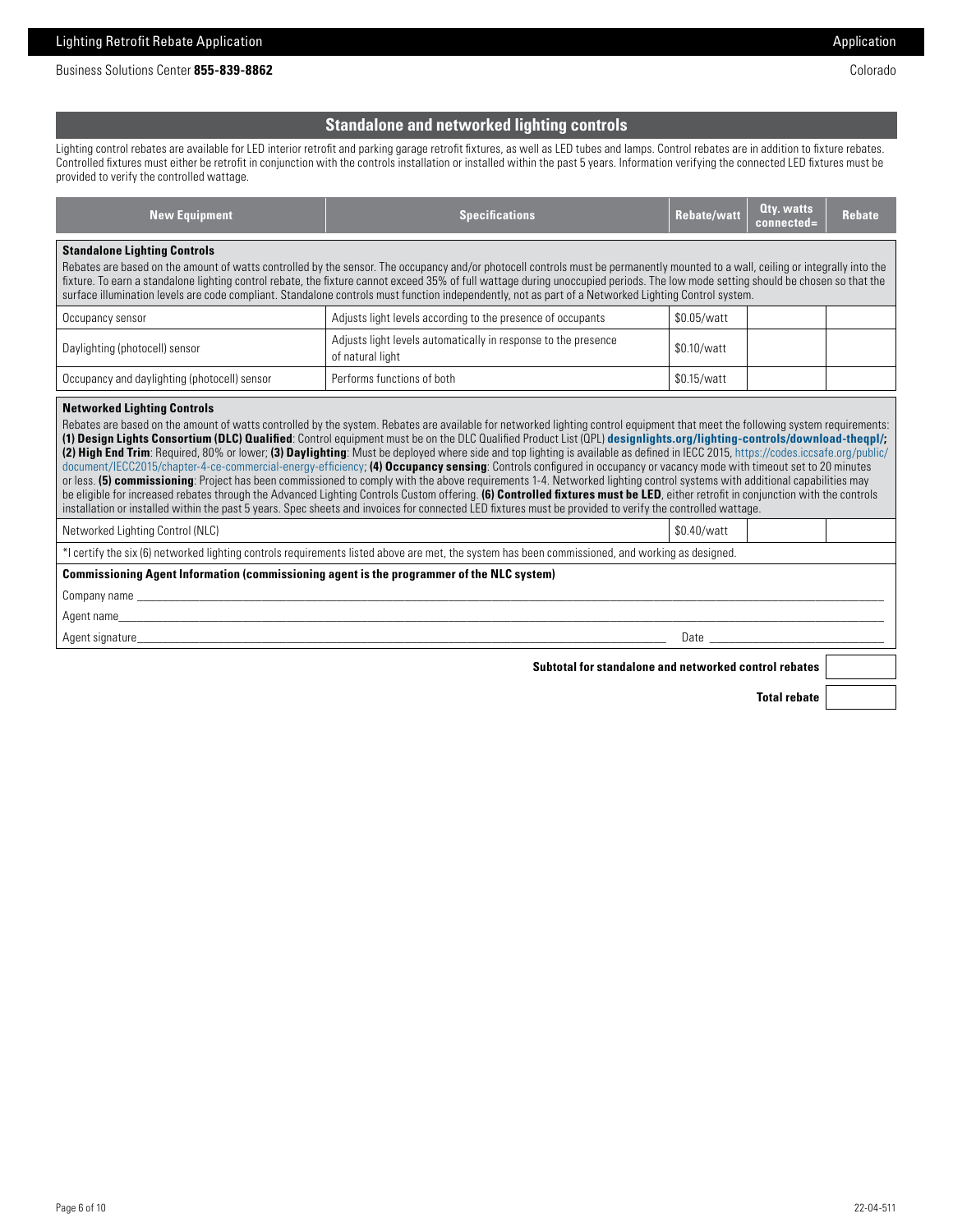# Lighting Retrofit Rebate Application **Application** Application Application Application Application

| Business Solutions Center 855-839-8862 | Colorado |
|----------------------------------------|----------|
|                                        |          |
|                                        |          |

| <b>Removed lighting</b>                                                                                                                                                                                                                          |        | Fixture qty. | <b>Installed lighting</b>                                                                         |                                                                       |        | Fixture qty. |
|--------------------------------------------------------------------------------------------------------------------------------------------------------------------------------------------------------------------------------------------------|--------|--------------|---------------------------------------------------------------------------------------------------|-----------------------------------------------------------------------|--------|--------------|
| Fluorescent fixture<br>1-lamp<br>Lamp type:<br>$\Box$ T8<br>$\Box$ T12<br>$\Box$ T5<br>2-lamp<br>Ballast type:<br>$\Box$ Rapid start electronic ballast<br>3-lamp<br>Program start electronic ballast<br>$\Box$ Instant start electronic ballast |        |              | LED troffer<br>Fixture lumens field is required for invoices dated on or after September 1, 2018. |                                                                       |        |              |
|                                                                                                                                                                                                                                                  |        |              | LED troffer                                                                                       |                                                                       |        |              |
| Ballast factor:<br>$\Box$ HBF $\Box$ NBF $\Box$ LBF                                                                                                                                                                                              | 4-lamp |              | Fixture lumens field is required for invoices dated on or after September 1, 2018.                |                                                                       |        |              |
|                                                                                                                                                                                                                                                  | _lamp  |              | LED linear direct ambient<br>Wattage per fixture _____________________                            |                                                                       |        |              |
| Fluorescent fixture                                                                                                                                                                                                                              |        |              |                                                                                                   | Sensor type                                                           |        |              |
| Lamp type:                                                                                                                                                                                                                                       | 1-lamp |              | Luminaire-level Lighting<br>controls for LED troffer                                              | Integral occ sensor                                                   |        |              |
| $\Box$ T8<br>$\Box$ T12<br>$\Box$ T5                                                                                                                                                                                                             | 2-lamp |              | fixtures                                                                                          | Integral photo sensor                                                 |        |              |
| Ballast type:                                                                                                                                                                                                                                    |        |              |                                                                                                   | Integral occ sensor and photo sensor                                  |        |              |
| $\Box$ Rapid start electronic ballast<br>Program start electronic ballast                                                                                                                                                                        | 3-lamp |              |                                                                                                   |                                                                       |        |              |
| $\Box$ Instant start electronic ballast                                                                                                                                                                                                          |        |              | <b>Installed lighting</b>                                                                         |                                                                       |        | Fixture gty. |
| Ballast factor:<br>$\Box$ HBF $\Box$ NBF $\Box$ LBF                                                                                                                                                                                              | 4-lamp |              |                                                                                                   | Plug & play (UL type A)<br>Ballast factor ____________________        | 2-foot |              |
|                                                                                                                                                                                                                                                  | lamp   |              |                                                                                                   |                                                                       |        |              |
|                                                                                                                                                                                                                                                  |        |              |                                                                                                   | Nominal wattage per lamp                                              | 4-foot |              |
| Fluorescent fixture<br>Lamp type:<br>$\Box$ T5<br>$\Box$ T8<br>$\Box$ T12<br>Ballast type:<br>$\Box$ Rapid start electronic ballast<br>Program start electronic ballast                                                                          | 1-lamp |              | <b>LED</b> linear<br>replacement lamps                                                            | Direct line voltage (UL type B)<br>4-foot<br>Nominal wattage per lamp |        |              |
|                                                                                                                                                                                                                                                  | 2-lamp |              |                                                                                                   |                                                                       |        |              |
|                                                                                                                                                                                                                                                  | 3-lamp |              |                                                                                                   | 2-foot<br>External driver (UL type C)<br>4-foot                       |        |              |
| $\Box$ Instant start electronic ballast<br>Ballast factor:                                                                                                                                                                                       | 4-lamp |              |                                                                                                   |                                                                       |        |              |
| $\Box$ HBF $\Box$ NBF $\Box$ LBF                                                                                                                                                                                                                 | lamp   |              |                                                                                                   |                                                                       |        |              |

| <b>Removed lighting</b>                         | Fixture gty. | <b>Installed lighting</b>                                                                                    | <b>Fixture gty.</b> |
|-------------------------------------------------|--------------|--------------------------------------------------------------------------------------------------------------|---------------------|
| CFL lamp<br>Wattage per lamp<br>Number of lamps |              | Bi-level stairwell fixture<br>  □ T8: Lamp wattage _______<br>$\Box$ LED: Fixture wattage<br>Percent dimming |                     |
| Pin-based, 2- or 4-pin lamp<br>Wattage per lamp |              | LED pin-base lamp<br>$4$ -pin<br>Nominal wattage per lamp                                                    |                     |
| Incandescent exit signs                         |              | $\Box$ LED exit signs<br>$\Box$ LEC exit signs                                                               |                     |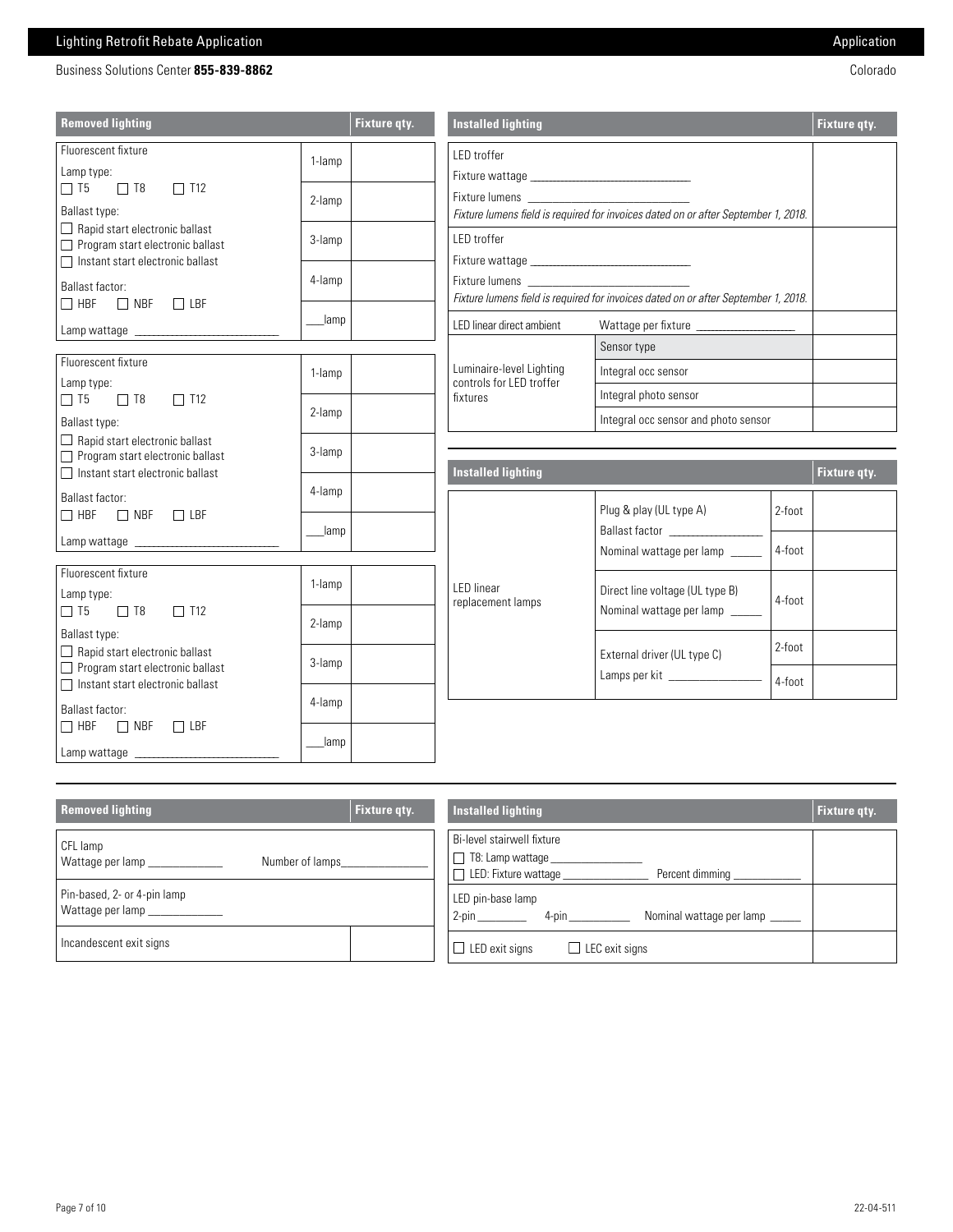# Lighting Retrofit Rebate Application **Application** Application Application Application

Business Solutions Center 855-839-8862 Colorado

| <b>Removed lighting</b>            |                 | <b>Fixture gty.</b> |
|------------------------------------|-----------------|---------------------|
| I Incandescent<br>Wattage per lamp | Number of lamps |                     |

| <b>Removed lighting</b>                                                                                                                                                                                                                                                                  | <b>Fixture qty.</b> | <b>Installed lighting</b>                                           |                                   | Fixture qty. |
|------------------------------------------------------------------------------------------------------------------------------------------------------------------------------------------------------------------------------------------------------------------------------------------|---------------------|---------------------------------------------------------------------|-----------------------------------|--------------|
| High-intensity discharge (HID)                                                                                                                                                                                                                                                           |                     | Exterior LED canopy and soffit fixtures                             |                                   |              |
| $\Box$ High-pressure sodium<br>$\Box$ Mercury vapor<br>$\Box$ Metal halide<br>Pulse-start metal halide                                                                                                                                                                                   |                     | Exterior LED wall pack fixtures                                     |                                   |              |
| $\Box$ Magnetic ballast<br>$\Box$ Electronic ballast<br>$\Box$ Energy-saving magnetic ballast                                                                                                                                                                                            |                     | Exterior LED parking garage fixtures                                | Wattage per fixture ________      |              |
| Wattage per lamp<br>Number of lamps_                                                                                                                                                                                                                                                     |                     | Luminaire-level lighting controls for<br>LED parking garage fixture | Sensor type _____________________ |              |
| High-intensity discharge (HID)<br>$\Box$ High-pressure sodium<br>$\Box$ Mercury vapor                                                                                                                                                                                                    |                     |                                                                     | Integral occ sensor ___________   |              |
| $\Box$ Metal halide<br>Pulse-start metal halide                                                                                                                                                                                                                                          |                     | LED area lighting                                                   | Wattage per fixture _________     |              |
| Magnetic ballast<br>$\Box$ Electronic ballast<br>$\Box$ Energy-saving magnetic ballast                                                                                                                                                                                                   |                     | LED street lighting                                                 | Wattage per fixture _________     |              |
| Wattage per lamp<br>Number of lamps_                                                                                                                                                                                                                                                     |                     | LED high bay fixtures                                               | Wattage per fixture ________      |              |
| High-intensity discharge (HID)                                                                                                                                                                                                                                                           |                     | LED high bay retrofit kit                                           | Wattage per kit____________       |              |
| $\Box$ High-pressure sodium<br>$\Box$ Mercury vapor<br>$\Box$ Metal halide<br>Pulse-start metal halide<br>$\Box$ Magnetic ballast<br>$\Box$ Electronic ballast                                                                                                                           |                     | LED mogul screw-base<br>replacements for HID lamps                  | Wattage per lamp __________       |              |
| $\Box$ Energy-saving magnetic ballast                                                                                                                                                                                                                                                    |                     | LED downlight fixtures                                              | Wattage per fixture ________      |              |
| Wattage per lamp<br>Number of lamps                                                                                                                                                                                                                                                      |                     |                                                                     |                                   |              |
| High-intensity discharge (HID)<br>$\Box$ High-pressure sodium<br>$\Box$ Mercury vapor<br>$\Box$ Metal halide<br>Pulse-start metal halide<br>$\Box$ Magnetic ballast<br>$\Box$ Electronic ballast<br>$\Box$ Energy-saving magnetic ballast                                                |                     |                                                                     |                                   |              |
| Wattage per lamp<br>Number of lamps____                                                                                                                                                                                                                                                  |                     |                                                                     |                                   |              |
| High-intensity discharge (HID)<br>$\Box$ High-pressure sodium<br>$\Box$ Mercury vapor<br>$\Box$ Metal halide<br>$\Box$ Pulse-start metal halide<br>$\Box$ Magnetic ballast<br>$\Box$ Electronic ballast<br>$\Box$ Energy-saving magnetic ballast<br>Wattage per lamp<br>Number of lamps_ |                     |                                                                     |                                   |              |

| <b>Removed lighting</b>                                                                  | Fixture gty. | <b>Installed lighting</b>                                               |                     | <b>Fixture gty.</b> |
|------------------------------------------------------------------------------------------|--------------|-------------------------------------------------------------------------|---------------------|---------------------|
| Fluorescent refrigerated or freezer case lighting                                        |              | LED Refrigerated case lighting                                          | Wattage per door    |                     |
| $6$ -foot<br>$\Box$ 5-foot<br>$\overline{18}$<br>I□ Cooler case<br>$\Box$ T12<br>Freezer |              | Luminaire-level lighting controls for<br>refrigerated LED case lighting | Sensor type         |                     |
| Wattage/door                                                                             |              | 5- and 6-foot doors                                                     | Integral occ sensor |                     |

| <b>Standalone and Networked Lighting Controls</b> |                                       |                                                     |                                   |  |  |
|---------------------------------------------------|---------------------------------------|-----------------------------------------------------|-----------------------------------|--|--|
| $\Box$ Occupancy sensor                           | $\Box$ Daylighting (photocell) sensor | $\Box$ Occupancy and daylighting (photocell) sensor | $\Box$ Networked Lighting Control |  |  |
| l Number of fixtures                              |                                       | Connected watts                                     |                                   |  |  |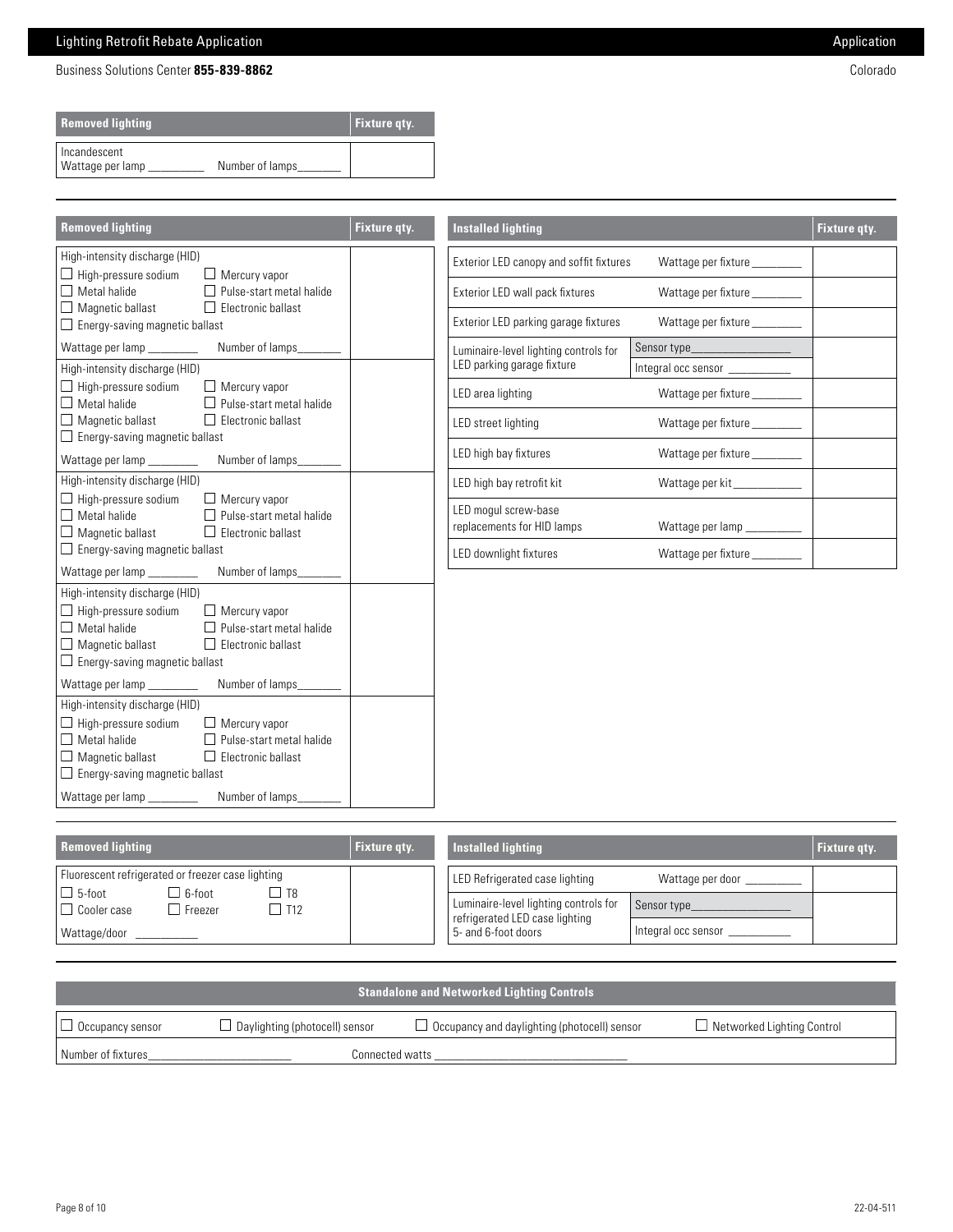Business Solutions Center **855-839-8862** Colorado

# **Cost worksheet**

Enter the total equipment and labor costs for each individual product. An individual product is defined as a specific lighting technology with a single wattage value or a lighting control.

| Equipment                  | <b>Fixture</b><br>wattage,<br>or wattage<br>connected | $Qty. =$                      | <b>Total equipment cost</b> | <b>Total labor cost</b> |
|----------------------------|-------------------------------------------------------|-------------------------------|-----------------------------|-------------------------|
| Example: 2x4 LED Troffer   | $25\,$                                                | $\ensuremath{\mathnormal{4}}$ | $$100$                      | $$100$                  |
| Example: Occupancy control | 100                                                   | $\it 1$                       | $$100$                      | \$100                   |
|                            |                                                       |                               |                             |                         |
|                            |                                                       |                               |                             |                         |
|                            |                                                       |                               |                             |                         |
|                            |                                                       |                               |                             |                         |
|                            |                                                       |                               |                             |                         |
|                            |                                                       |                               |                             |                         |
|                            |                                                       |                               |                             |                         |
|                            |                                                       |                               |                             |                         |
|                            |                                                       |                               |                             |                         |
|                            |                                                       |                               |                             |                         |
|                            |                                                       |                               |                             |                         |
|                            |                                                       |                               |                             |                         |
|                            |                                                       |                               |                             |                         |
|                            |                                                       |                               |                             |                         |
|                            |                                                       |                               |                             |                         |
|                            |                                                       |                               |                             |                         |
|                            |                                                       |                               |                             |                         |
|                            |                                                       |                               |                             |                         |
|                            |                                                       |                               |                             |                         |
|                            |                                                       |                               |                             |                         |
|                            |                                                       |                               |                             |                         |
|                            |                                                       |                               |                             |                         |
|                            |                                                       |                               |                             |                         |
|                            |                                                       |                               |                             |                         |